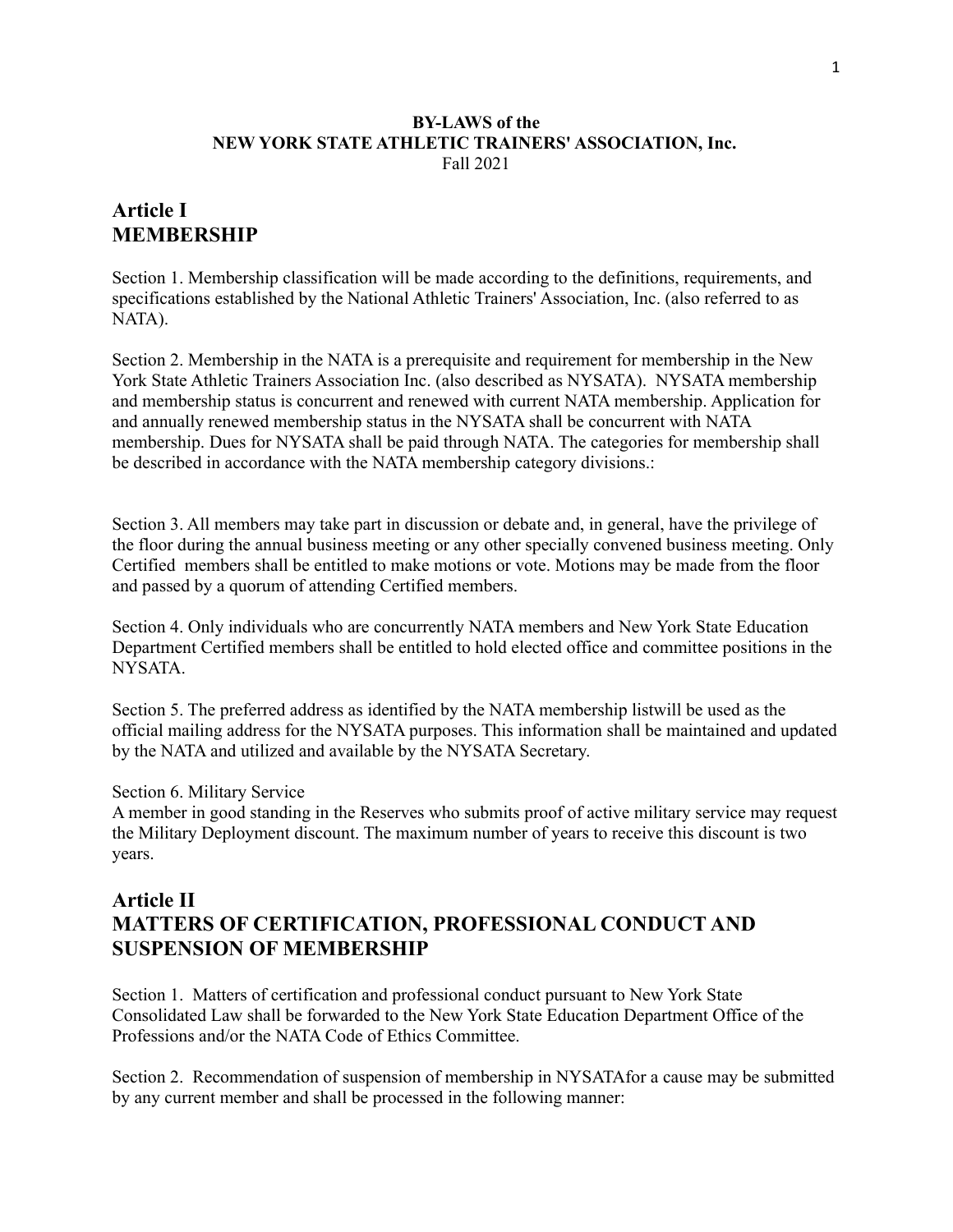A. Filing a request for suspension of New York State Athletic Trainers Association membership Complaints must be in writing and signed by the complainant and submitted in duplicate to the Past-President, who shall serve as the Chairperson of the Code of Ethics Committee. The Code of Ethics Committee shall be made up of the Past-President and Standing Committee Chairpersons. The chairperson shall forward a copy of the complaint to the President of the NYSATA.

## B. Investigation

The Code of Ethics Committee shall initiate an investigation within thirty (30) days after the complaint is received.

### C. Hearing

If the Code of Ethics Committee determines that the complaint is valid and justified, and that the matter cannot or should not be resolved by informal agreement, a hearing shall be held.

1. The member shall be notified in writing no less than thirty (30) days before the date of the hearing. The notice shall inform the member of the charge(s) made and the time and place of the hearing.

2. The committee shall dismiss the charge(s), or, on finding reasonable cause, recommend that the member be censured, suspended, or expelled from the NYSATA

### D. Decision

If there is no appeal, the Executive Council shall review the recommendation of the hearing committee and may affirm the recommendation, impose less severe disciplinary action, or direct a new hearing. The Executive Council shall notify the member by mail of its decision.

#### E. Appeal

1. Within thirty (30) days of receipt of the recommendations of the hearing committee the member has the right of appeal to the Executive Council of the NYSATA

2. Notice of time and place of the appeal hearing will be sent by mail to the member against whom disciplinary action has been recommended. The appeal shall be based on the record as developed before the hearing committee. The decision of the Executive Council shall be final.

3. At the discretion of the Executive Council the results of the hearing may be passed to the Code of Ethics Committee of the NATA and/or the New York State Education Department Office of the Professions.

# **Article III REINSTATEMENT OF MEMBERSHIP**

Section 1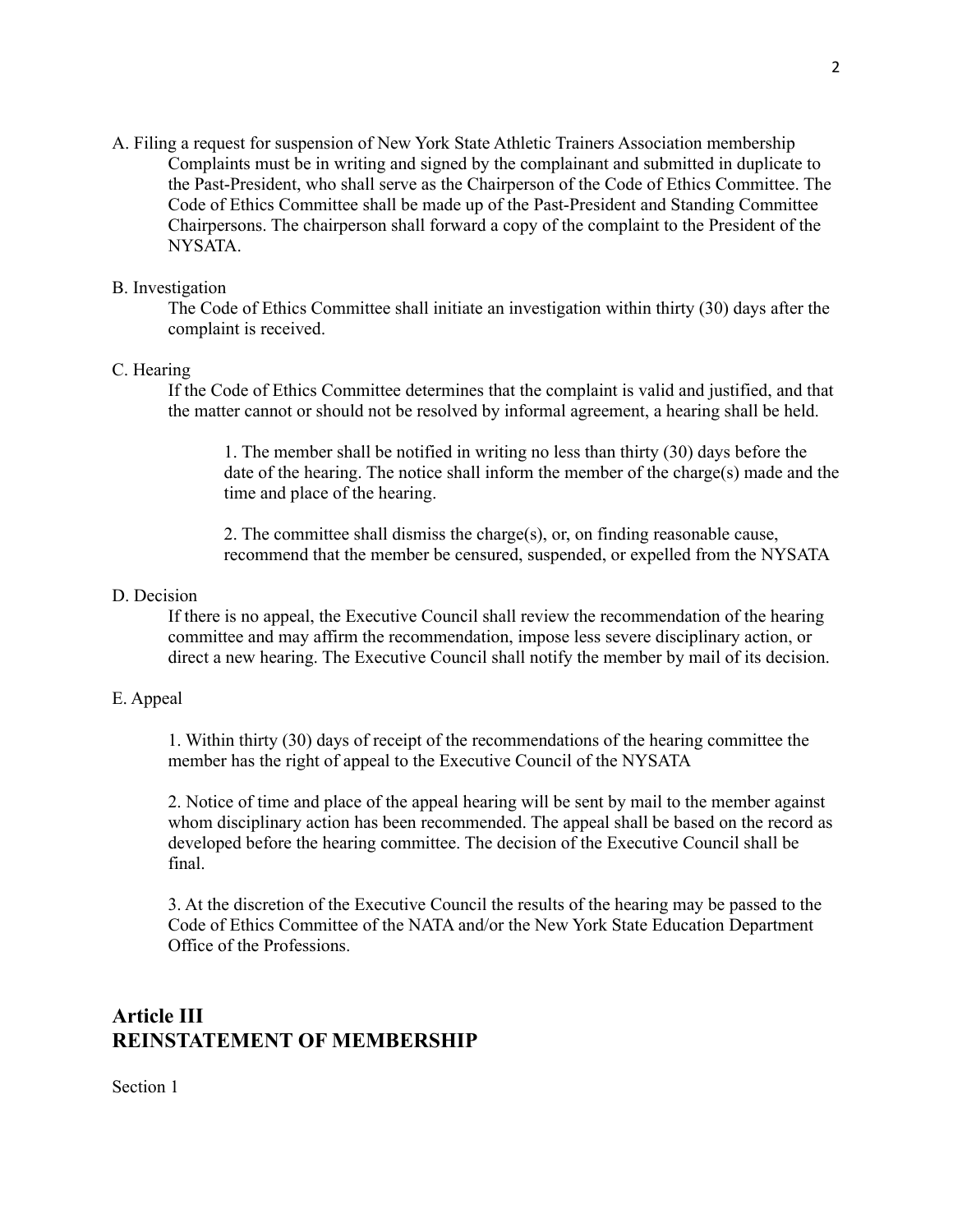Any member suspended for failure to pay dues to the NATAmust be reinstated by NATA as a member in good standing in order to renew membership to NYSATA.

# **Article IV FINANCE**

#### Section 1

Annual dues for membership in the NYSATA shall be collected annually by the NATA as a determined portion of the national membership dues structure. The NATA shall forward collected funds directly to the Treasurer of the NYSATA.

# **Article V ELECTION OF OFFICERS**

#### Section 1

Unless otherwise provided in these Bylaws, the rule of majority shall be effective in all elections.

#### Section 2

Election shall be by secret ballot or electronic submission unless there is one (1) nominee for the office in which instance a voice vote may be called. The candidate receiving the majority of votes shall be declared elected. Re-balloting shall be held in the event of a failure to obtain a majority of votes.

# **Article VI DUTIES OF THE LEADERSHIP COMMITTEE**

#### Section 1

-**Executive Board** is defined as: President, President-Elect, Past-President, Secretary, Treasurer

-**Executive Council** is defined as: Executive Board plus eight (8) regional representatives. Only members of the Executive Council are eligible to vote on changes, additions or modifications to current NYSATA business.

-**Leadership Committee** is defined as: Executive Council plus all other committee chairpersons.

The duties of the Leadership Committee are:

A. Meets at the Eastern Athletic Trainers' Association, Inc. Conference and at other times during the year the President deems it is necessary to call a Leadership Committee meeting.

B. Serves as the official legislative body of the NYSATA.

C. Approves the appointment of all committee chairpersons and committee members.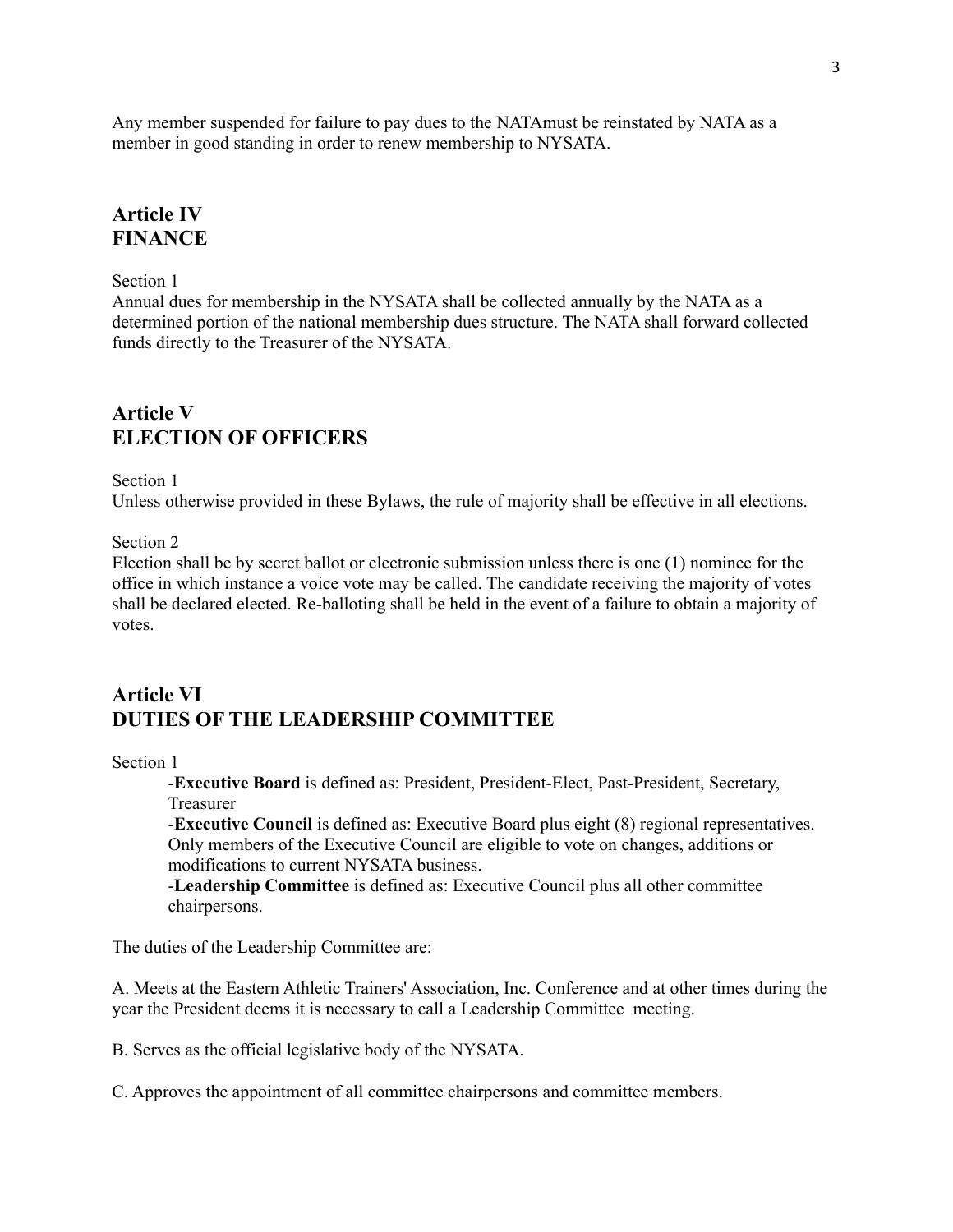D. Approves the appointment of all special committees deemed necessary for the conduction of special NYSATA projects.

E. Continually evaluates and defines the roles and functions of all NYSATA officers, standing committees and special committees.

F. Receives recommendations, suggestions, and requests from NYSATA members to the President for inclusion in the agenda of Executive Council meetings.

G. Continually re-evaluates the goals and objectives of the NYSATA and accepts primary responsibility for progress toward timely goals.

H. Review the financial statement of the Treasurer and the Audit Committee and disseminate this information to the Membership.

I. A quorum for the Executive Council Meeting shall be seven (7) Council members.

J. The President may submit appropriate items of NYSATA business to the Executive Council for a vote by email or electronic means. For such a voting procedure the President shall first secure a "second" to the proposal and then submit the proposal to each member of the Council by mail with a request to email a "yes" or "no" or "abstain" vote on the proposal by a definite date as deemed appropriate by the President after submission of the proposal. Other forms of electronic voting may also be utilized for this purpose. Council approval of items submitted shall require a "yes" vote of at least seven (7) members of the Council.

K. The President may submit emergency items of the NYSATA business that are appropriate for council action to the Executive Council for a vote by telephone or electronic means. For such a voting procedure the President shall first secure a "second" to the proposal and then call each member of the Council for a vote on the proposal. Executive Council approval of items so submitted shall require a "yes" vote by at least seven (7) members of the Council.

L. The Executive Council may confer such honorary awards as deemed necessary to persons outside of the NYSATA or the profession of athletic training who help to further the goals of NYSATA and the profession of athletic training within the State of New York.

# **Article VII DUTIES OF THE OFFICERS AND REGIONAL REPRESENTATIVES**

### **Section 1 The duties of the President are:**

A. To serve as the official spokesperson for the NYSATA and to act as the representative of the organization to allied associations and other organized bodies, or to appoint a representative to carry out this function.

B. To serve as Chairperson of the Leadership Committee at all meetings of that body.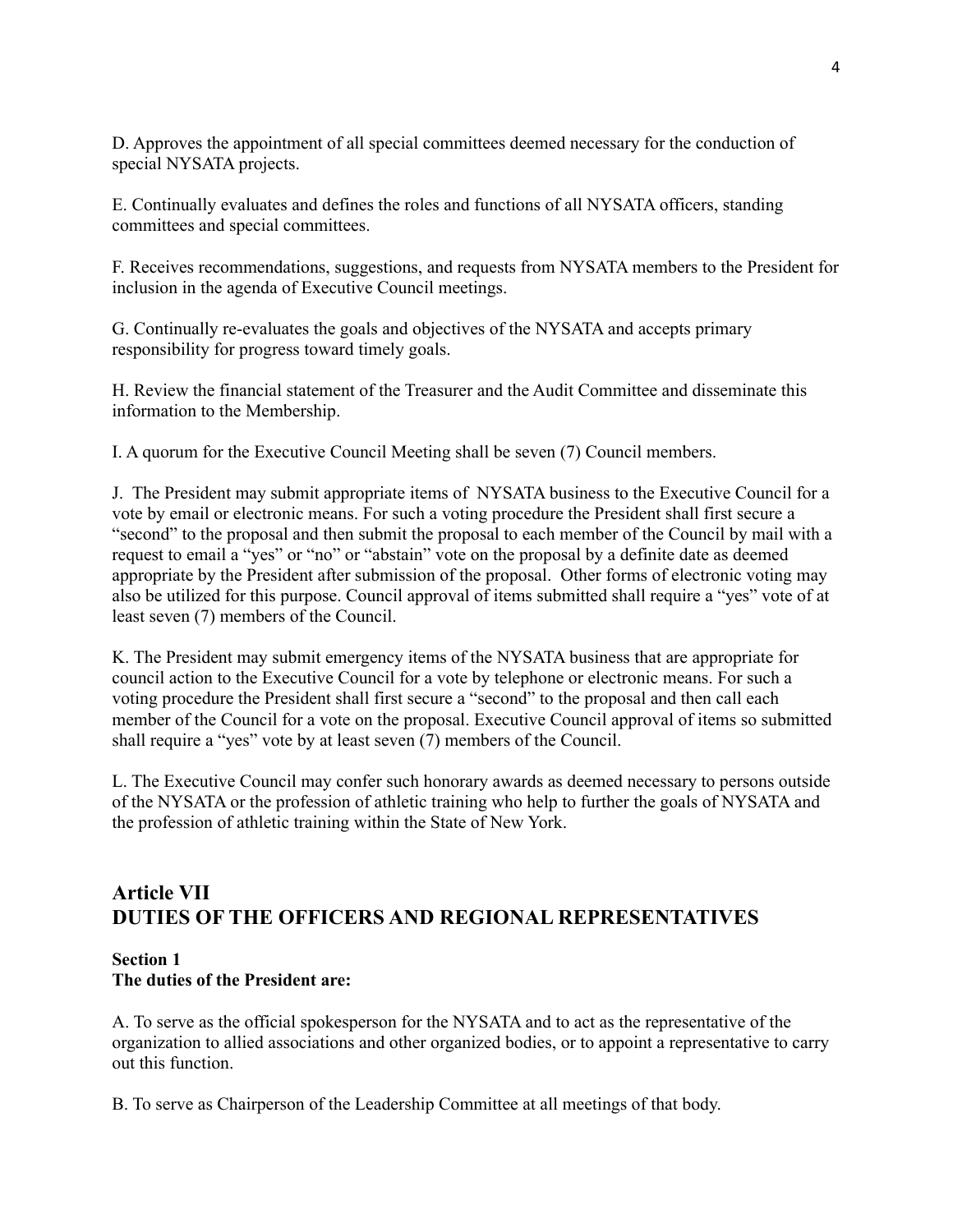C. To appoint, with the approval of the Executive Council, committee chairpersons, and members of all standing committees and other special or ad hoc committees that may be formed.

D. To maintain communication with the Leadership Committee in all matters pertinent to coordination, management and supervision of the NYSATA affairs.

E. To develop the agenda and preside over all meetings of the membership of the NYSATA.

F. To develop the agenda and preside over all meetings of the Leadership Committee.

G. To implement the mandates and policies of the NYSATA as determined by the Executive Council.

H. To transact all business for and on behalf of the NYSATA subject to the provisions of the Constitution and Bylaws.

I. To commit the NYSATA to no financial obligation in excess of its available financial resources.

J. Attend and represent NYSATA at any required meetings or functions of the NATA, NATA District II and the New York State Department of Education Department.

K. In conjunction with the President-Elect, be responsible for the solicitation, set up, organization and control of the commercial exhibits.

L. Term of Office shall be two (2) years, after the term of President-Elect, followed by the term of Past-President.

# **Section 2 Duties of the President-Elect are:**

A. To serve as a member of the Executive Council at all meetings of that body.

B. To assume the duties of the President in the President's absence or for the remainder of the unexpired term in the event that the President becomes unable to fulfill the duties of that office.

C. To serve as the parliamentarian of the NYSATA and keep the annual meeting and all other business meetings operating under the parliamentary procedure as prescribed by the "Roberts Rules of Order".

D. Plan, organize and coordinate with the Convention and Program Committee and other appropriate parties, the annual NYSATA Conference.

E Term of Office shall be two (2) years, followed by the terms of President and Past-President, respectively.

**Section 3 Duties of the Past President are:**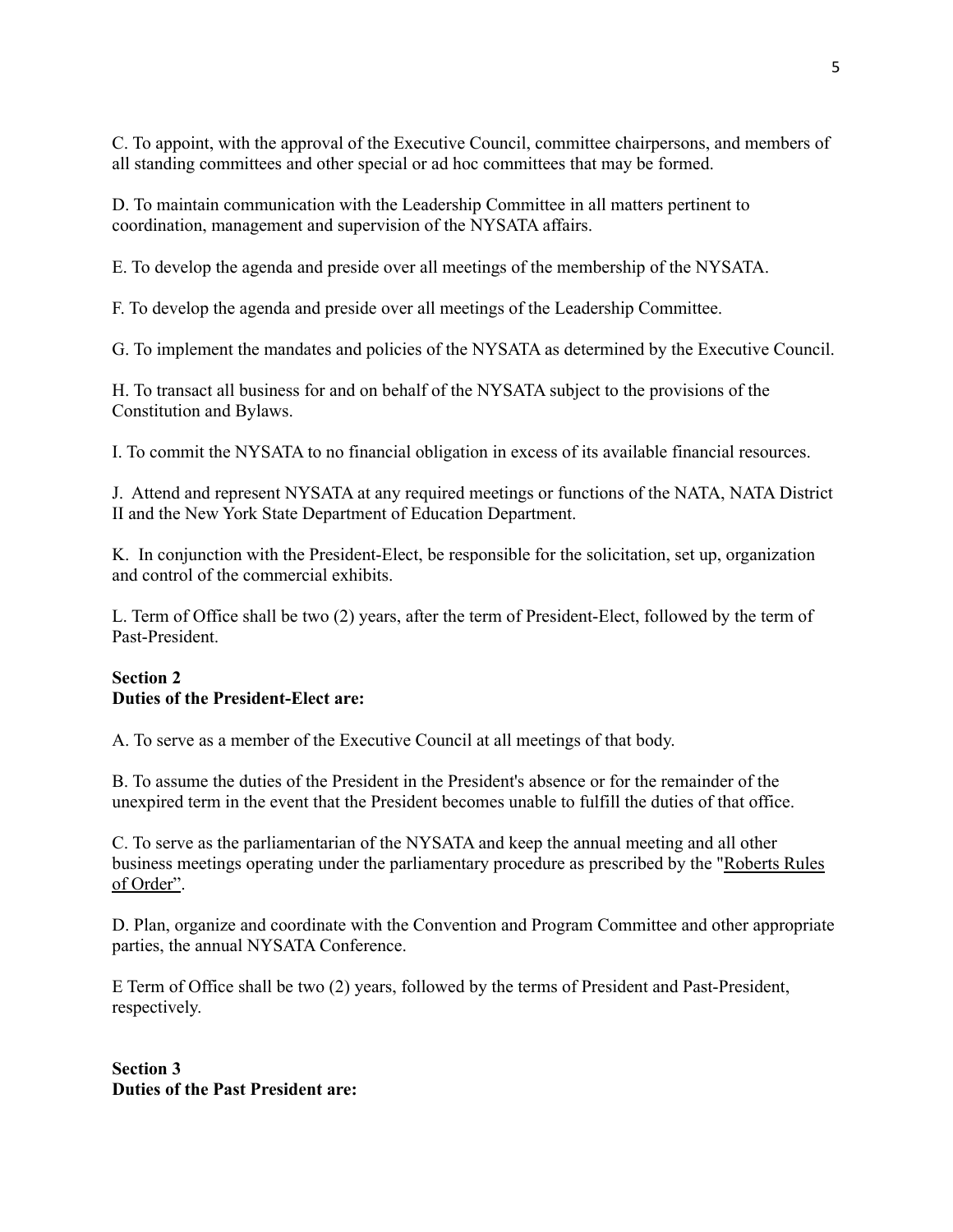A. To serve as a member of the Executive Council.

#### B. To serve as chairperson of the following committees:

- 1. Committee on Committees
- 2. Code of Ethics Committee
- 3. Audit Committee
- 4. Constitution and By-Laws Committee
- 5.
- C. Term of Office shall be two (2) years.

### **Section 4 Duties of the Secretary are:**

A. To record all minutes of the meetings of the Executive Council and of the NYSATA.

B. To maintain a file of the records and official correspondences of the NYSATA.

C. To conduct in conjunction with the President and Executive Council, the official correspondence of the NYSATA including such matters as meeting notices, election results, committee appointments, and all notices as required by the Bylaws or are requested by the Executive Council.

D. To maintain in cooperation with the Membership and Nominating Committee and the NATA National Office, a complete and accurate list and an official record of the NYSATA membership. This data shall be distributed to the Executive Council annually.

E. To maintain a record of committee chairperson, committee members, and members of the Executive Council.

F. To provide the President with a detailed order of business including reports and announcements prior to each business meeting.

G. To bring to each meeting a copy of the Constitution and Bylaws, standing rules, voting membership roll, and a list of standing committee membership.

H. To serve as a member of the following committees:

- 1. Executive Council
- 2. Chairperson of the Constitution and By-Laws Committee.

I. Term of Office shall be two (2) years and may be re-elected.

#### **Section 5 Duties of the Treasurer are:**

A. To serve as a member of the Executive Council.

B. To collect dues disbursed from the NATA National Office and other special assessments from the membership.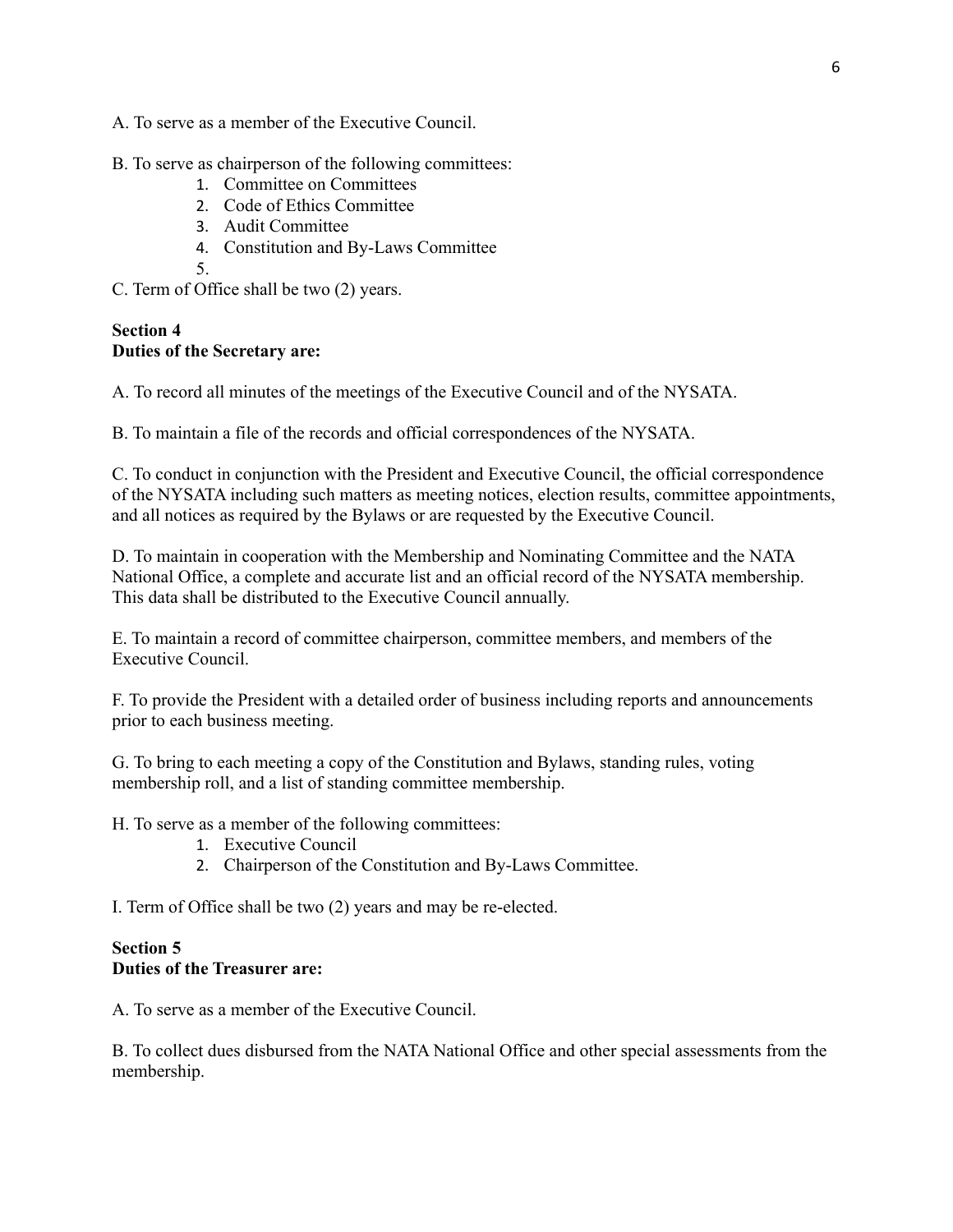C. To handle the receipt and disbursement of all monies to and from the NYSATA and maintain a file of proper documentation to account for each transaction.

D. To keep and maintain a permanent and accurate record of all receipts and disbursements of the NYSATA.

E. To annually submit official books for audit to the Audit Committee or upon request of the Executive Council.

F. Submit a financial report to the membership at all business meetings.

G. To commit the NYSATA to no financial obligation in excess of its available financial resources.

H. To cooperate with the President in matters of finance dealing with the annual meeting and President-Elect in matters of the annual conference.

I. Term of Office shall be two (2) years and may be re-elected.

## **Section 6 Duties of the Regional Representatives are:**

A. To serve as members of the Executive Council.

B. To act as a liaison between regional members and the Executive Council.

C. To solicit information from regional membership for the NYSATA Newsletter.

D. To implement the policies and actions of the Executive Council within their regions.

E. To serve on the Membership and Nominating Committee along with the NYSATA Secretary.

F. Annually attend 1 meeting of the Executive Council.

G. Term of Office shall be two (2) years. The Regional Representative will be voted in by regional membership. May be re-appointed with Executive Council approval.

# **Article VIII ORGANIZATION OF REGIONS**

For the purposes of facilitating NYSATA Business and allowing for greater representation, New York State is divided into the following eight (8) regions using county boundaries:

- A. Region 1 NYC Richmond, Kings, Queens, Bronx, New York
- B. Region 1 LI Suffolk, Nassau
- C. Region 2 Westchester, Rockland, Putman, Sullivan, Dutchess, Ulster and Orange
- D. Region 3 Delaware, Montgomery, Otsego, Saratoga, Albany, Greene, Schenectady, Rensselear, Columbia, Washington, Schoharie, Fulton and Herkimer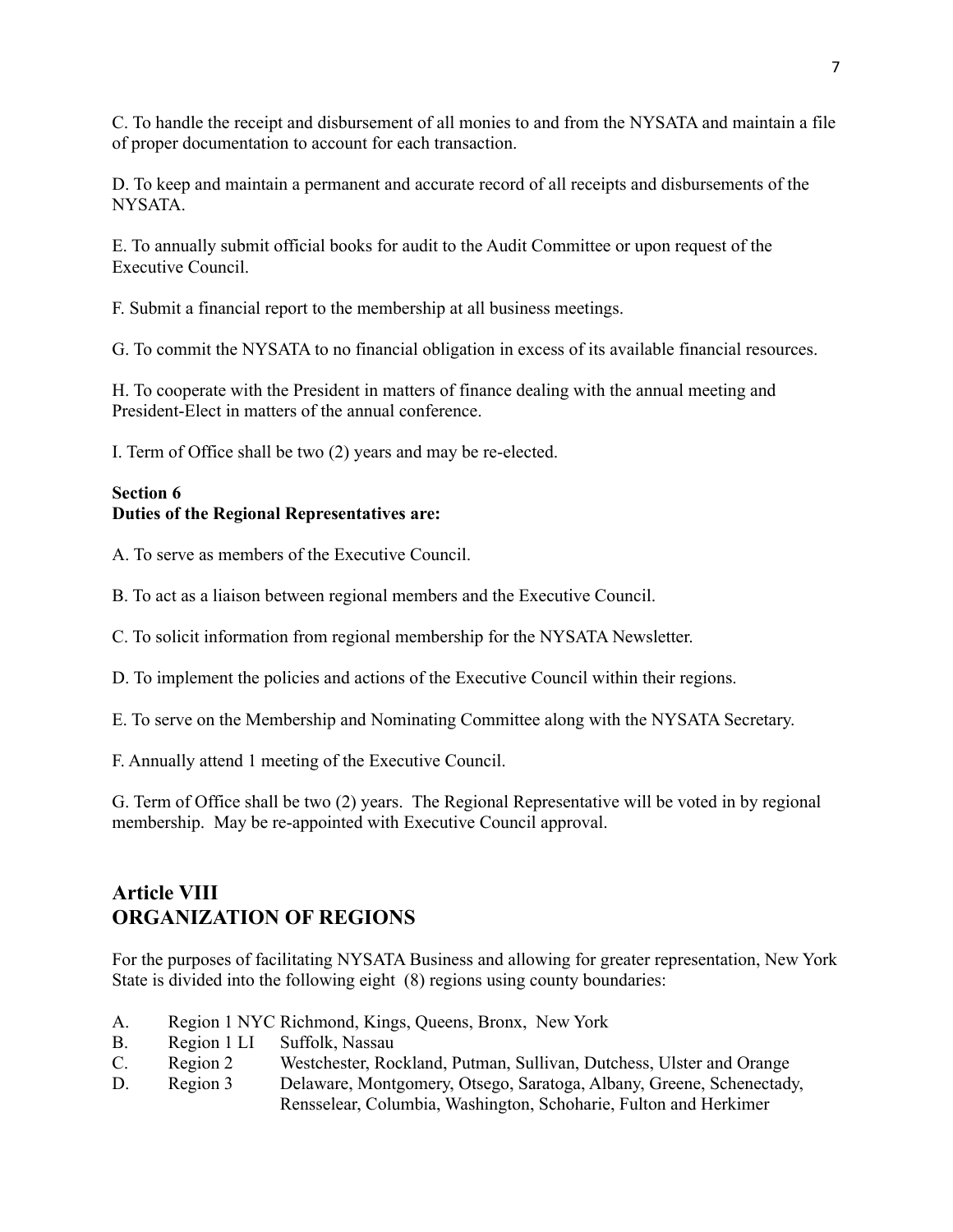| E.          | Region 4 | Lewis, St. Lawrence, Jefferson, Franklin, Clinton, Essex, Warren and   |
|-------------|----------|------------------------------------------------------------------------|
|             |          | Hamilton                                                               |
| $F_{\cdot}$ | Region 5 | Chemung, Tioga, Broome, Oswego, Cayuga, Seneca, Cortland, Chenango,    |
|             |          | Onondaga, Tompkins, Schuyler, Oneida, and Madison                      |
| G.          | Region 6 | Livingston, Ontario, Monroe, Steuben, Yates and Wayne                  |
| H.          | Region 7 | Cattaraugus, Orleans, Genesee, Chautauqua, Allegany, Wyoming, Erie and |
|             | Niagara  |                                                                        |

# **Article IX HISTORY AND ARCHIVES**

Section 1. Selection appointed by the President with the approval of the Executive Council.

Section 2. Duties

A. Compiles a history of the NYSATA

B. Establishes a plan for the maintenance of the historical records of the NYSTA and for preserving important archives.

# **Article X STANDING COMMITTEES**

#### **Section 1 Membership and Nominating Committees**

A. Members: The Membership and Nominating Committee shall be made up of the NYSATA Secretary and one member from each of the eight (8) regions.

B. Selection: The chairperson is appointed by the President with approval of the Executive Council. Other committee members are recommended by the chairperson and appointed by the President with the approval of the Executive Council.

#### C. Duties

1. Seek out qualified candidates for each of the elected offices in the NYSATA

2. Conducts an election of officers from those names on the candidate list and those nominated from the floor during the course of the annual business meeting. This election shall be by written secret ballot or electronic means.

3. Conducts a regional election of Regional Representatives from those names on the candidate list and those nominated from the floor during the course of the annual business meeting. This election shall be by written secret ballot or electronic means.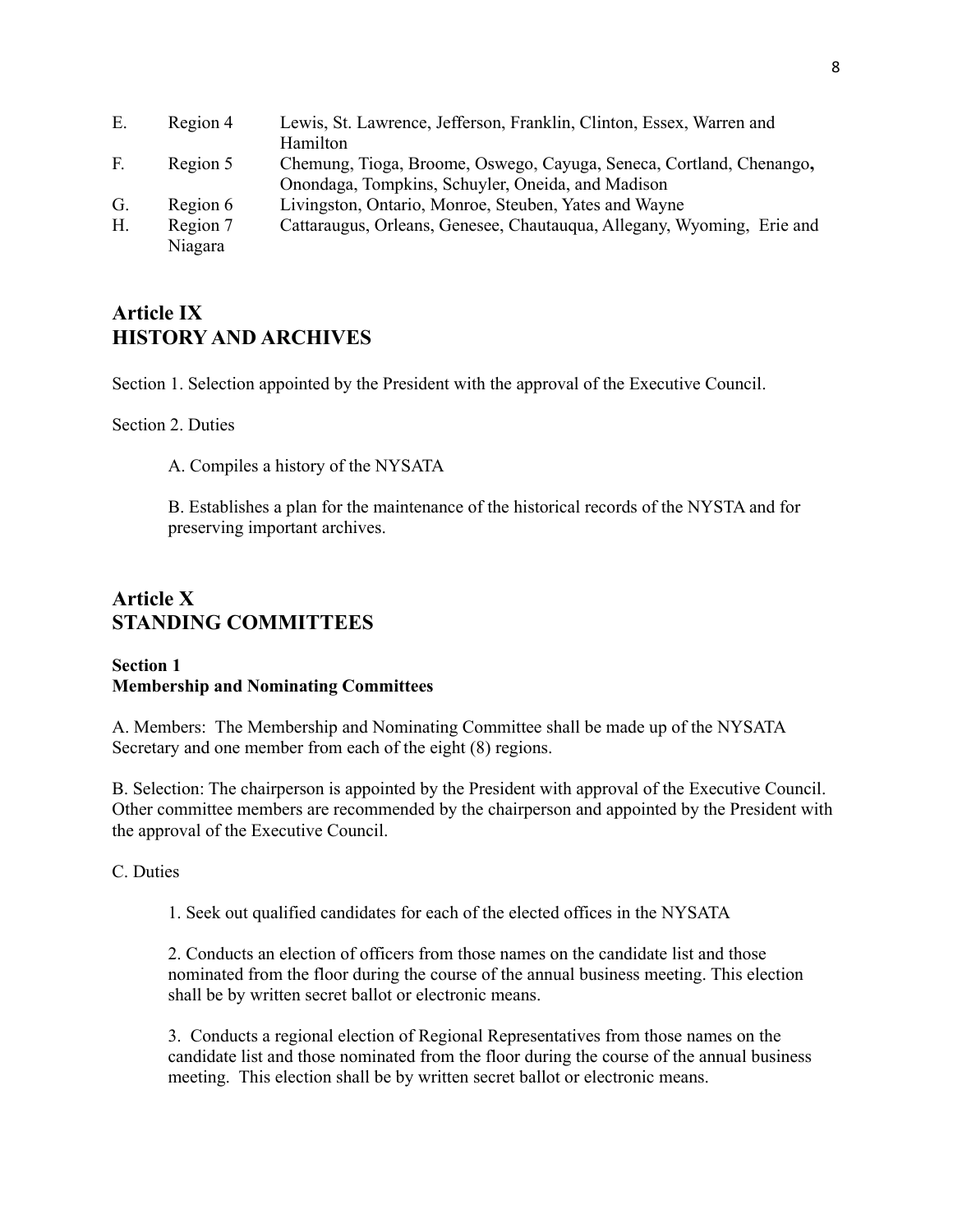4. Provides election results to the Executive Council.

5. Annually attend 1 meeting of the Executive Council.

6. Term of Office shall be two (2) years and may be re-appointed with Executive Council approval.

## **Section 2 Conference and Program Committee**

A. Selection: The chairperson shall be appointed by the President for the two year term, with approval from the Executive Council. Other committee members shall be recommended by the chairperson and appointed by the President with the approval of the Executive Council.

B. Duties

1. Responsible for the oversight and planning, coordination, and supervision of all educational programs sponsored by the NYSATA

2. In cooperation with the Treasurer, be responsible for all financial and business arrangements of NYSATA sponsored educational programs.

3. In conjunction with the President-elect, be responsible for the solicitation, set up, organization and control of the commercial exhibits, poster presentations, and social events related to NYSATA sponsored educational programs.

4. May form subcommittees to perform special functions in planning, organizing, implementing, and conducting educational programs.

5. Compile a list of speakers and demonstrators willing to participate in NYSATA sponsored educational programs.

6. Annually attend 1 meeting of the Executive Council.

7. Term of Office shall be two (2) years and may be re-appointed with Executive Council approval.

## **Section 3 Constitution and Bylaws Committee**

A. Committee chairperson shall be the Past-President for the term of office.

B. Duties

1. Provide scrutiny and review of the constitution and Bylaws on a continuing basis and make recommendations to the Executive Council for proposed revisions.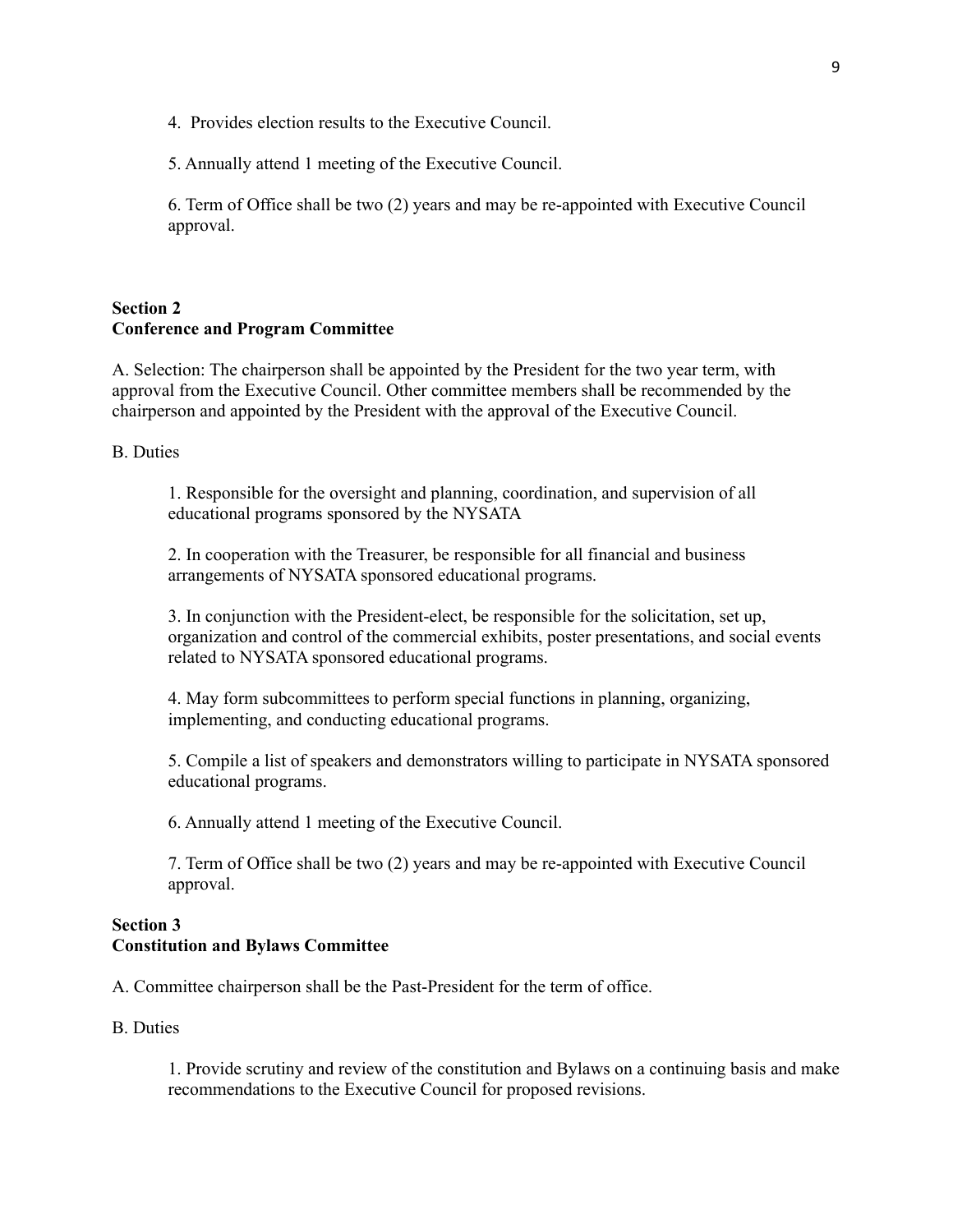2. Periodically, review the constitution and Bylaws of the National and Eastern Athletic Trainers' Association to ensure that the corresponding documents of the NYSATA remain compatible with them.

3. Provide the membership with an accurate record of all Constitution and Bylaw revisions.

## **Section 4 Code of Ethics Committee**

A. Selection: Chairperson shall be the Past-President for the term of office. Other committee members shall be recommended by the chairperson, and appointed by the Executive Council.

### B. Duties

1. Receive all complaints of unethical conduct and recommendations for suspension of membership and act appropriately.

2. Act as a fact finding committee for the Executive Council of all matters of censure, suspension, or revocation of membership.

3. Establish the validity of any and all charges brought before the committee and make recommendations to the Executive Council for a course of action.

### **Section 5 Audit Committee**

A. The Audit Committee shall be comprised of the Executive Council and chaired by the Past-President.

B. Duties

1. To provide an annual audit of the records of income and disbursement maintained by the Treasurer.

## **Section 6 Public Relations Committee**

A. Selection: Chairperson appointed by the President with the approval of the Executive Council. Other committee members shall be recommended by the chairperson, and appointed by the Executive Council.

## B. Duties

1. Establish and maintain an effective public relations program for the NYSATA in coordination with the Executive Council, Newsletter editor and NYSATA Webmaster.

2. Investigate and recommend to the Executive Council possible avenues through which the NYSATA may enhance its professional image and interpret the NYSATA purposes and objectives to allied associations, high schools, colleges and the general public.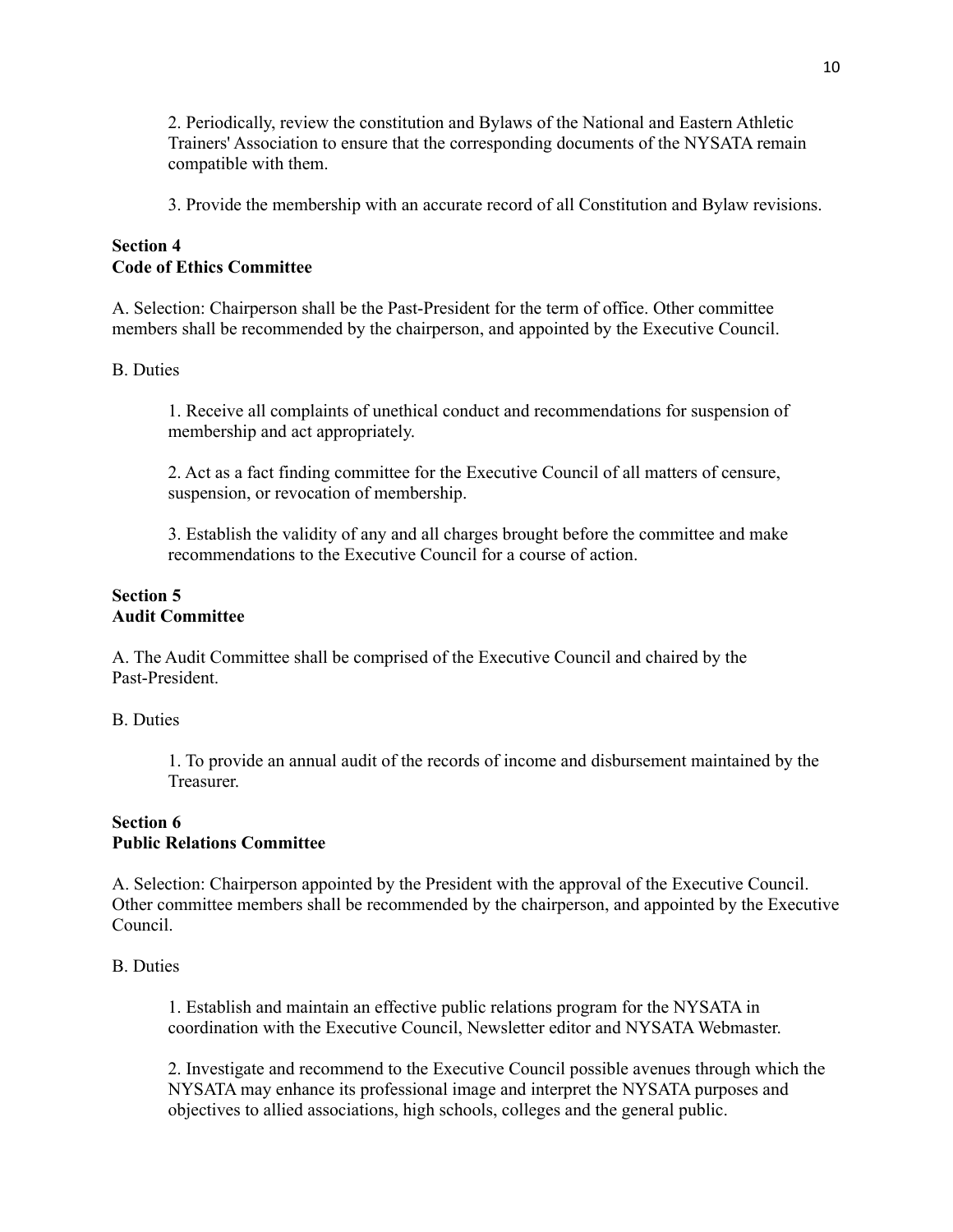3. Make recommendations to the Executive Council regarding advantageous professional affiliations and liaison activities.

4. Monitor District and National trends and efforts, in coordination with the NATA's Public Relations Committee.

5. Annually attend 1 meeting of the Executive Council.

6. Term of Office shall be two (2) years and may be re-appointed with Executive Council approval.

#### **Section 7 Governmental Affairs Committee**

A. Selection: Chairperson(s) appointed by the President with the approval of the Executive Council. Other committee members shall be recommended by the chairperson, and appointed by the Executive Council.

B. Duties

1. Investigate and recommend to the Executive Council and membership, potential efforts and avenues for the advancement of the profession of Athletic Training within New York State.

2. Update and disseminate pertinent information and current issues regarding governmental affairs and political action to the Executive Council and the NYSATA membership.

3. Monitor District and National trends and efforts, in coordination with the NATA's Governmental Affairs and Political Action Committees.

4. Annually attend 1 meeting of the Executive Council.

5. Term of Office shall be two (2) years and may be re-appointed with Executive Council approval.

### **Section 8 Research Committee**

A. Selection: Chairperson appointed by the President with the approval of the Executive Council. Other committee members shall be recommended by the chairman and appointed by the Executive Council.

## B. Duties

1. Maintain an up to date list of federal and state sources of funding for research in the field of sports medicine.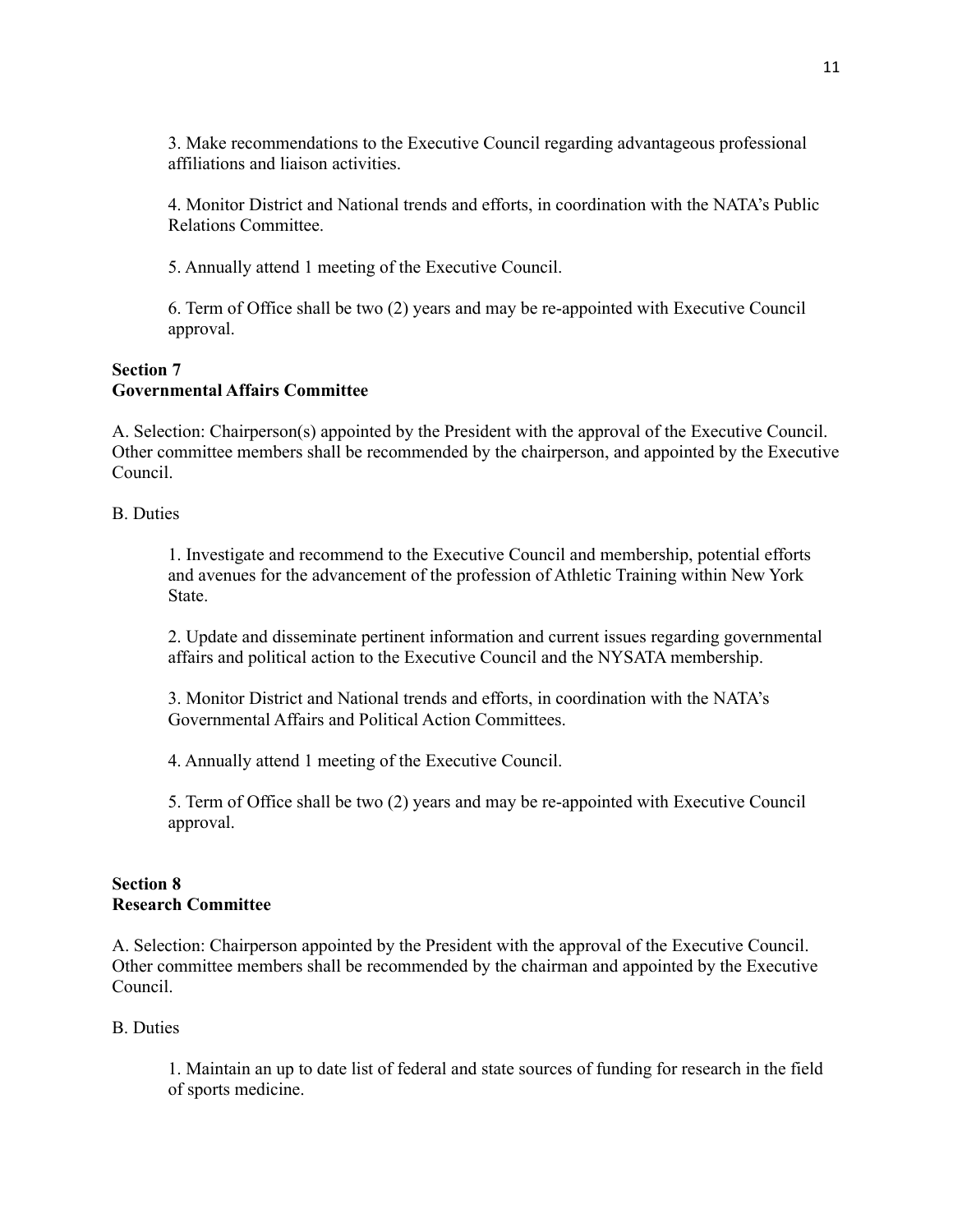2. Investigate, recommend, and promote research by NYSATA members.

3. Seek out, evaluate, and approve poster presentations for annual NYSATA Conference.

4. Seek out, evaluate, and approve appropriate grant proposals and designated funds from NYSATA from members seeking financial assistance for research in the field of sports medicine.

5. Monitor District and National trends and efforts, in coordination with the NATA's Research and Education Foundation.

6. Annually attend 1 meeting of the Executive Council.

7. Term of Office shall be two (2) years and may be re-appointed with Executive Council approval.

## **Section 9. Credentialing Committee**

A. Selection: Chairperson shall be appointed by the President with the approval of the Executive Council. Other committee members shall be recommended by the chairperson and appointed by the Executive Council.

## B. Duties

1. Coordinate the efforts of the NYSATA pursuant to credentialing of Athletic Trainer's in New York State.

2. Coordinate the efforts of a Credentialing Committee composed of members throughout New York State in coordination with the NYSATA designated lobbyist.

3. Contact and meet with legislators pursuant to credentialing of Athletic Trainers in New York State.

4. Maintain contact with the NYSATA District II Credentialing Liaison to remain current of Credentialing programs nationwide.

5. Provide the membership with current information on status and necessary efforts regarding credentialing in New York State.

6. Annually attend 1 meeting of the Executive Council.

7. Term of Office shall be two (2) years and may be re-appointed with Executive Council approval.

## **Section 10 Clinical / Reimbursement Committee**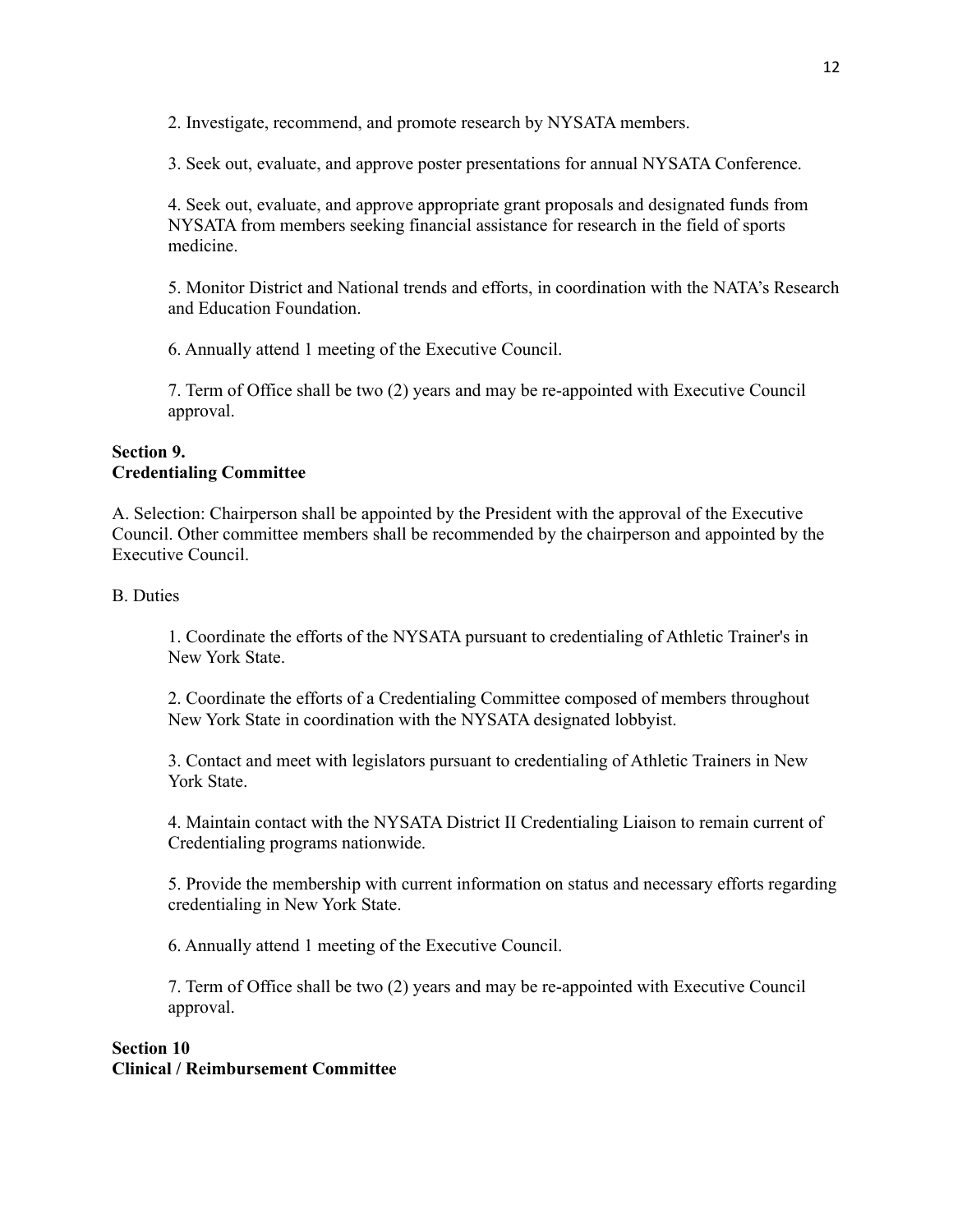A. Selection: Chairperson appointed by the President with the approval of the Executive Council. Other committee members shall be recommended by chairman and appointed by the Executive Council.

B. Duties

1. Represent the clinical athletic trainer within New York State.

2. Monitor District and National trends in this setting, in coordination with the NATA's Clinical, Industrial, Corporate Athletic Trainers' Committee.

3. Report the current conditions and trends of clinical settings and reimbursement trends to the Executive Council.

4. Work closely with the NYSATA designated lobbyist to monitor current trends in the delivery of health care services.

4. Provide input to the Executive Council.

5. Annually attend 1 meeting of the Executive Council.

6. Term of Office shall be two (2) years and may be re-appointed with Executive Council approval.

## **Section 11 FundRaising Committee**

A. Selection: Chairperson appointed by the President with the approval of the Executive Council. Other committee members shall be recommended by chairman and appointed by the Executive Council.

B. Duties

- 1. Seek creative ways to generate revenue, support, and financial sponsorship for NYSATA.
- 2. Act as Liaison for NYSATA with the NATA Research and Education Foundation.
- 3. Report directly to the Executive Council.

4. Annually attend 1 meeting of the Executive Council.

5. Term of Office shall be two (2) years and may be re-appointed with Executive Council approval.

**Section 12 Scholarship Committee**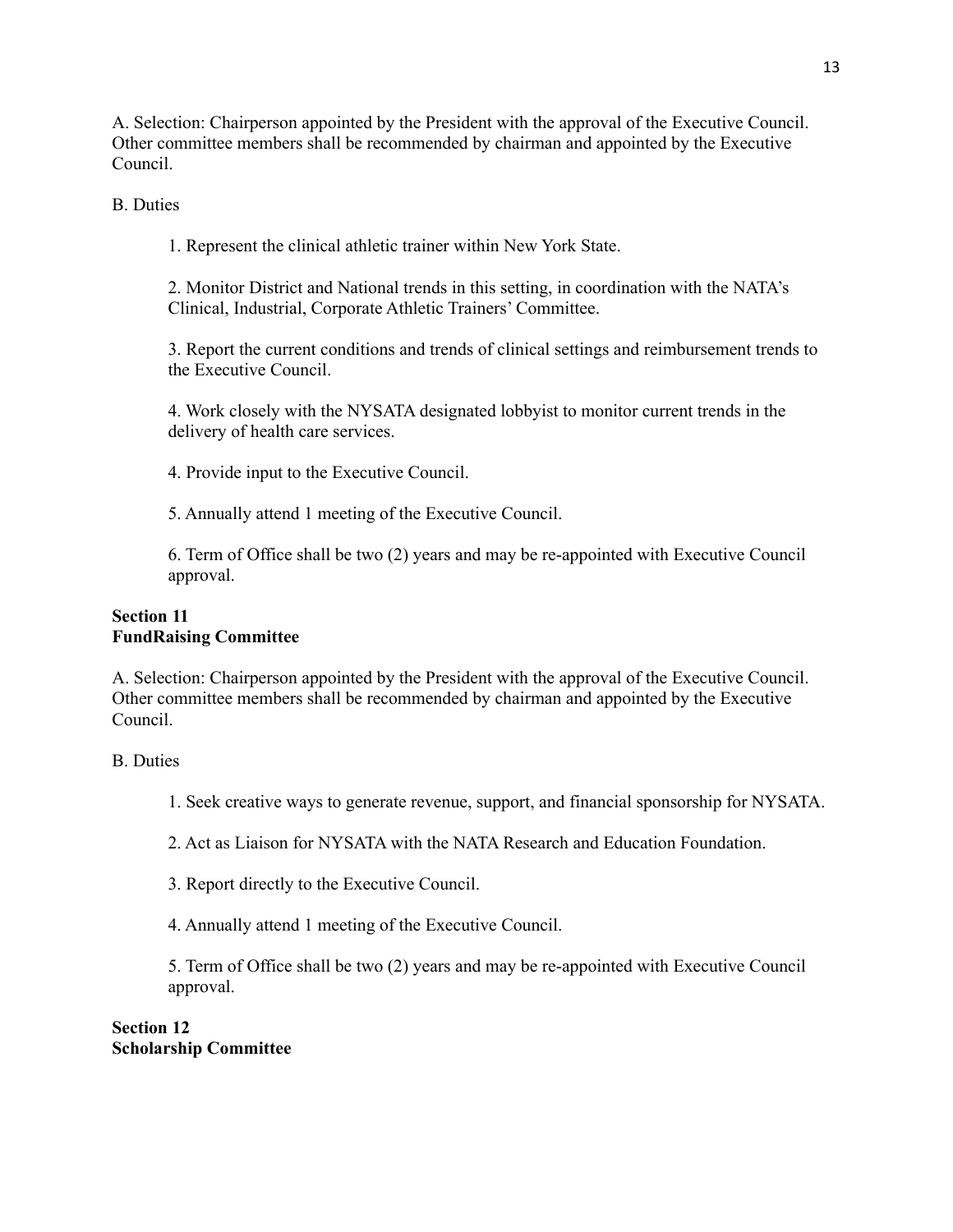A. Selection: Chairperson appointed by the President with the approval of the Executive Council. Other committee members shall be recommended by the chairperson and appointed by the Executive Council.

B. Duties

1. Seek corporate/private funding of scholarship monies in cooperation with the FundRaising Committee chairperson.

2. Develop appropriate selection processes for applicants.

3. Promote scholarships, collect applications and present awards/scholarships annually.

4. Annually attend 1 meeting of the Executive Council.

5. Term of Office shall be two (2) years and may be re-appointed with Executive Council approval.

## **Section 13 Secondary School Committee**

A. Selection: Chairperson(s) shall be appointed by the President with the approval of the Executive Council. Other committee members shall be recommended by chairperson and appointed by the Executive Council.

B. Duties

1. Represent secondary school athletic trainers in New York State.

2. Monitor District and National trends in this setting, in coordination with the NATA's Secondary School Athletic Trainers' Committee.

3. Represent NYSATA as a non-voting member of the New York State Public High School Athletic Association (NYSPHSAA) Safety Committee.

4. Report the current issues and trends of secondary school to the Executive Council.

5. Provide input to the Executive Council and membership.

6. Annually attend 1 meeting of the Executive Council.

7. Term of Office shall be two (2) years and may be re-appointed with Executive Council approval.

## **Section 14 College/University Committee**

A. Selection: Chairperson shall be appointed by the President with the approval of the Executive Council. Other committee members shall be recommended by the chairperson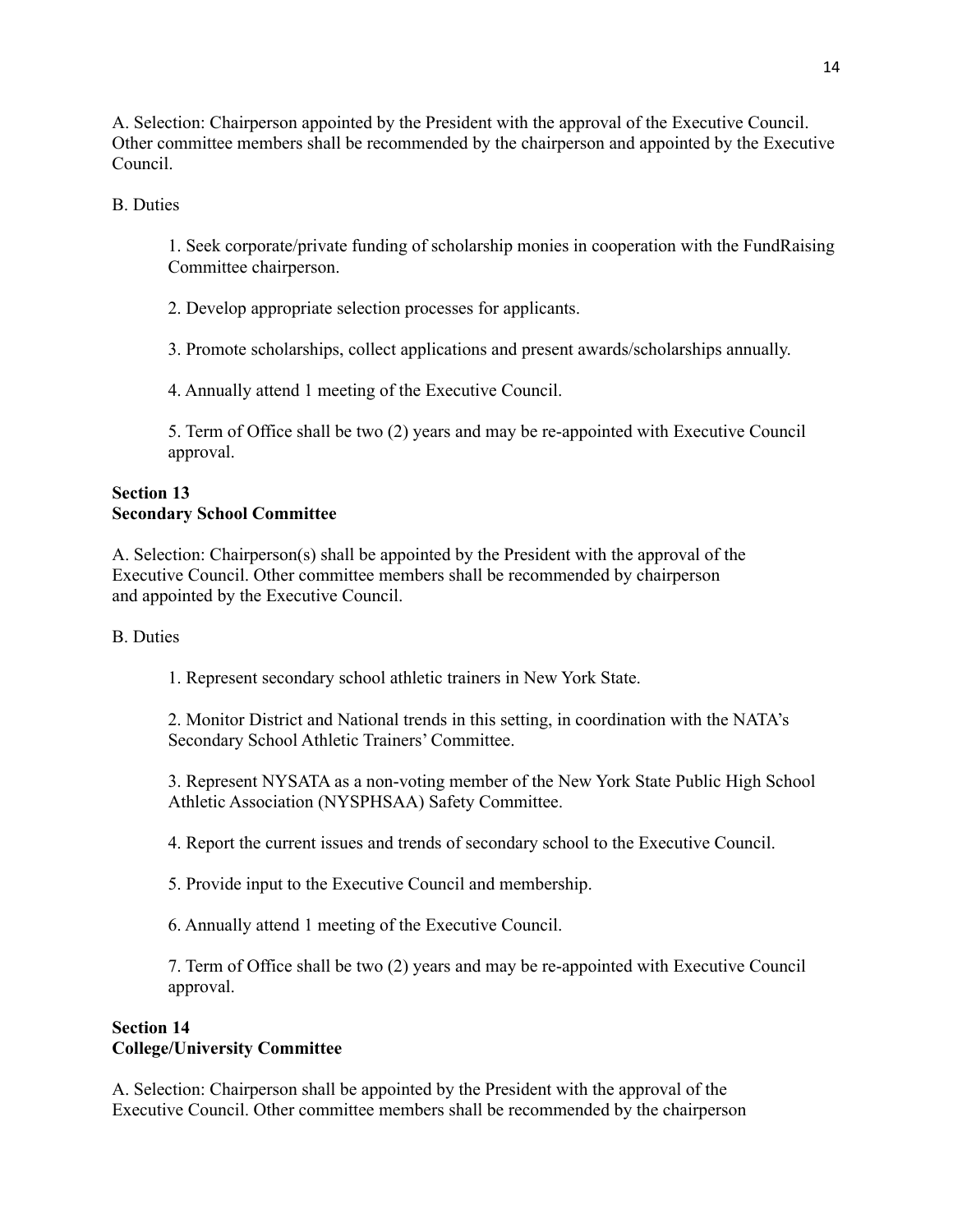and appointed by the Executive Council.

## B. Duties

1. Represent college/university athletic trainers in New York State.

2. Monitor District and National trends in this setting, in coordination with the NATA's Colleges and Universities Athletic Trainers' Committee.

3. Report the current issues and trends in colleges/universities to the Executive Council and membership.

4. Provide input to the Executive Council.

5. Annually attend 1 meeting of the Executive Council.

6. Term of Office shall be two (2) years and may be re-appointed with Executive Council approval.

## **Section 15 Diversity and Inclusion Committee**

A. Selection: Chairperson shall be appointed by the President with the approval of the Executive Council. Other committee members shall be recommended by chairperson and appointed by the Executive Council.

#### B. Duties

1. Represent members of ethnicity, race, religion, LGBTQ+ and underrepresented groups within New York State.

2. Monitor District and National trends in coordination with the NATA's Ethnic Diversity Advisory Committee and LGBTQ+ Advisory Committee.

3. Report the current issues and trends regarding diversity and inclusion in athletic training in New York State to the Executive Council and membership.

4. Provide input to the Executive Council regarding current issues in underrepresented groups.

5. Annually attend 1 meeting of the Executive Council.

6. Term of Office shall be two (2) years and may be re-appointed with Executive Council approval.

### **Section 16 Honor and Awards Committee**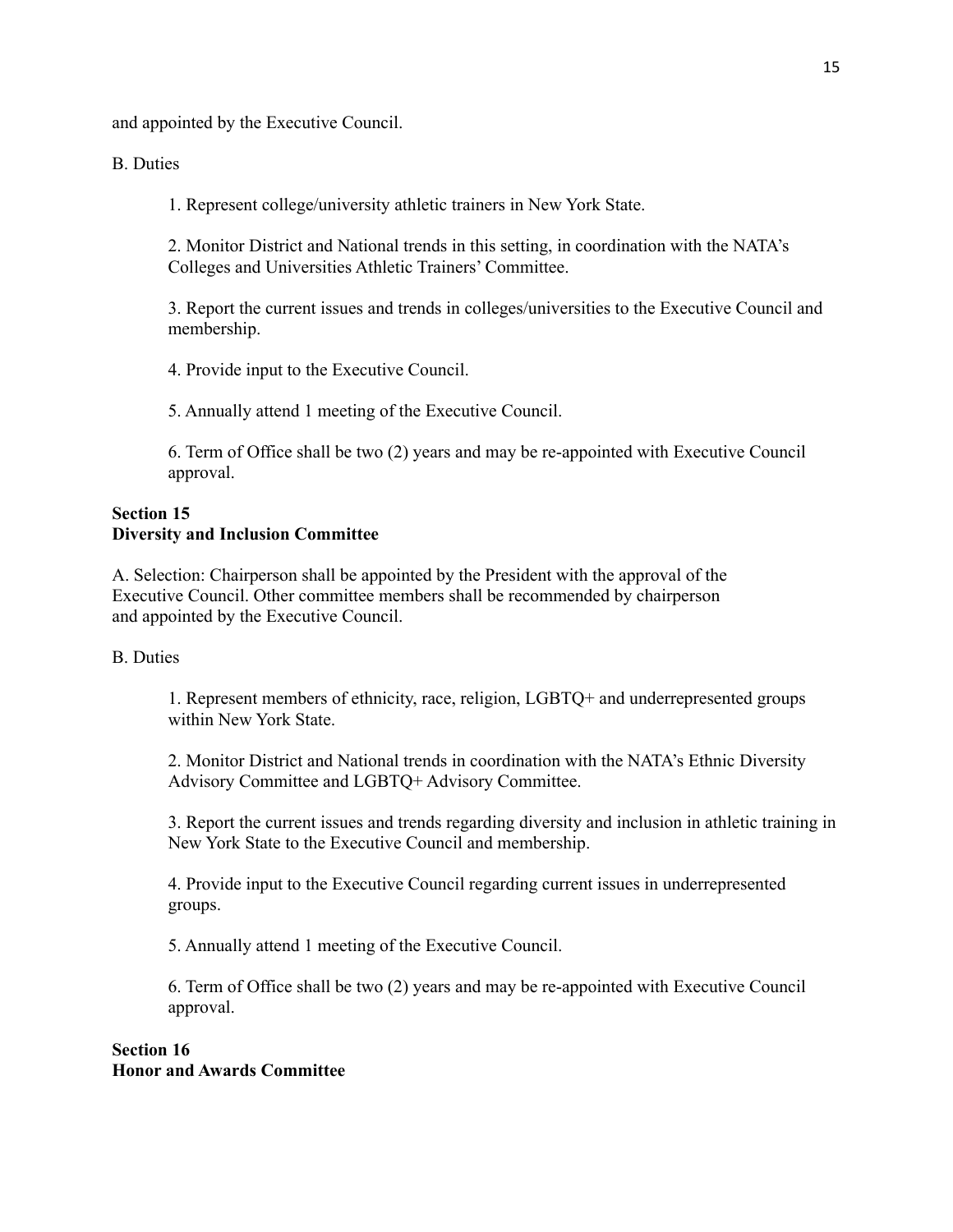A. Selection: Chairperson(s) shall be appointed by the President with the approval of the Executive Council. Other committee members shall be recommended by chairperson and appointed by the Executive Council.

## B. Duties

1. To screen nominated members from NYSATA for the following NYSATA awards: \*Hall of Fame \*Joseph Abraham Award \*John Sciera Service Award \*Thomas J. Sheehan Award \*Kent Scriber Recognition Award

2. Provide input to the Executive Council.

3. Annually attend 1 meeting of the Executive Council.

4. Term of Office shall be two (2) years and may be re-appointed with Executive Council approval.

#### **Section 17 Newsletter Committee**

A. Selection: Chairperson(s) shall be appointed by the President with the approval of the Executive Council. Other committee members shall be recommended by chairperson and appointed by the Executive Council.

#### B. Duties

1. The Newsletter Committee is dedicated to inform the membership of the activities of the NYSATA through the NYSATA Newsletter. The Newsletter shall be presented quarterly to the membership.

2. Provide input to the Executive Council.

3. Annually attend 1 meeting of the Executive Council.

4. Term of Office shall be two (2) years and may be re-appointed with Executive Council approval.

### **Section 18 Social Media and Website Committee**

A. Selection: Chairperson(s) shall be appointed by the President with the approval of the Executive Council. Other committee members shall be recommended by chairperson and appointed by the Executive Council.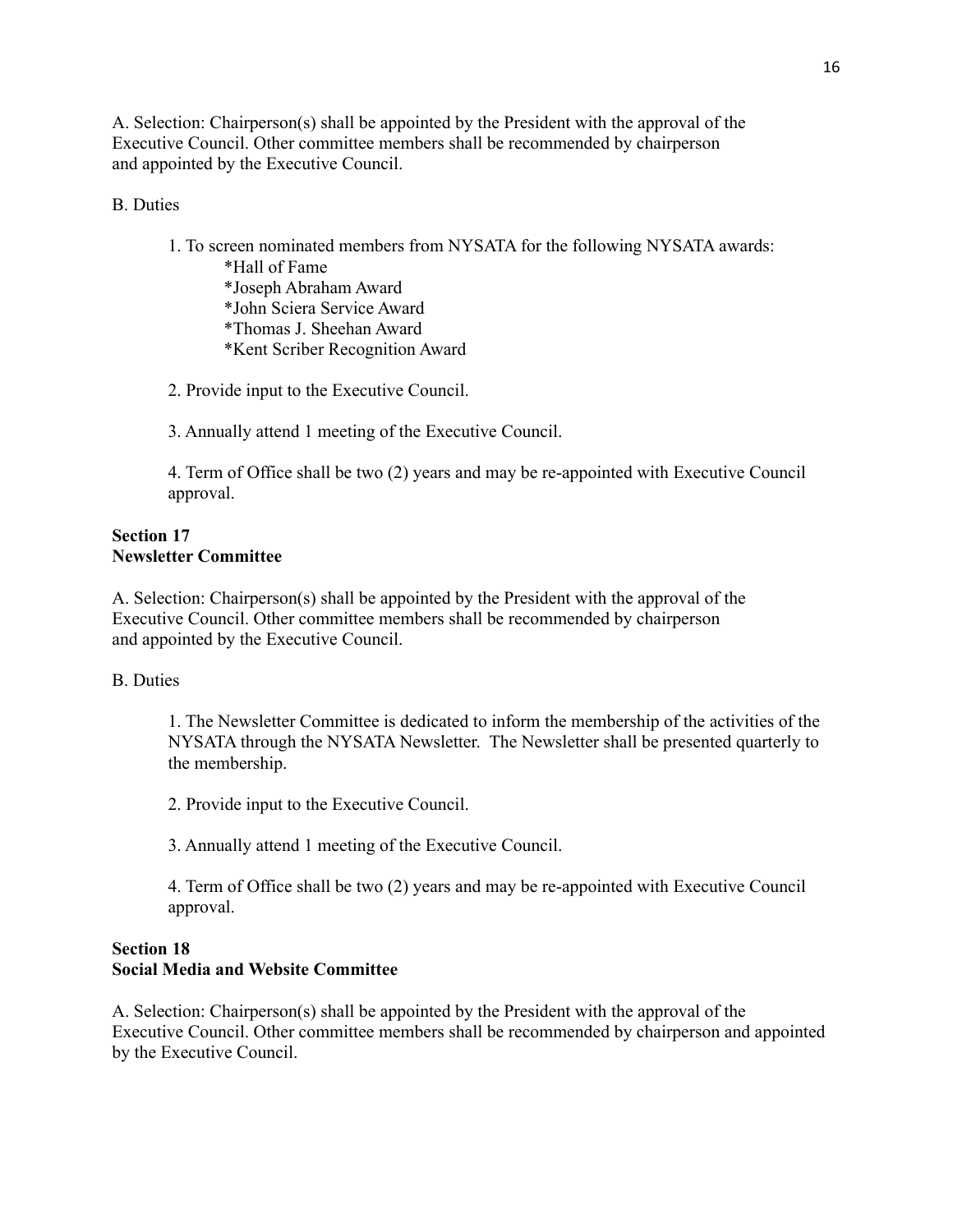1. The Social Media Committee is dedicated to helping develop, maintain, and expand the social media space as a viable platform for the NYSATA.

2. Provide input to the Executive Council.

3. Act as a liaison between NYSATA and the external webmaster (if applicable), providing material and updates to the webmaster, and update the section of the website that NYSATA can be self-altered.

3. Annually attend 1 meeting of the Executive Council.

4. Term of Office shall be two (2) years and may be re-appointed with Executive Council approval.

## **Section 19 Early Professionals Committee**

A. Selection: Chairperson(s) shall be appointed by the President with the approval of the Executive Council. Other committee members shall be recommended by the chairperson and appointed by the Executive Council.

## B. Duties

1. Provide mentorship to newly certified athletic trainers

2. Serve as a representative of NYSATA on the District 2 Young Professionals Committee. Act as liaison between young professionals (newly certified) and other members of NYSATA, NATA, NATA D2.

3. Assist with issues that newly certified individuals face

4. Annually attend 1 meeting of the Executive Council.

5. Term of Office shall be two (2) years and may be re-appointed with Executive Council approval.

# **Section 20 ATs Care**

A. Selection: Chairperson(s) shall be appointed by the President with the approval of the Executive Council. Other committee members shall be recommended by the chairperson and appointed by the Executive Council. The nominee must be in compliance with ATs Care training through the NATA program prior to nomination to the role of the committee chairperson. The ATs Care Committee shall be made up of one member from each of the eight (8) regions.

# B. Duties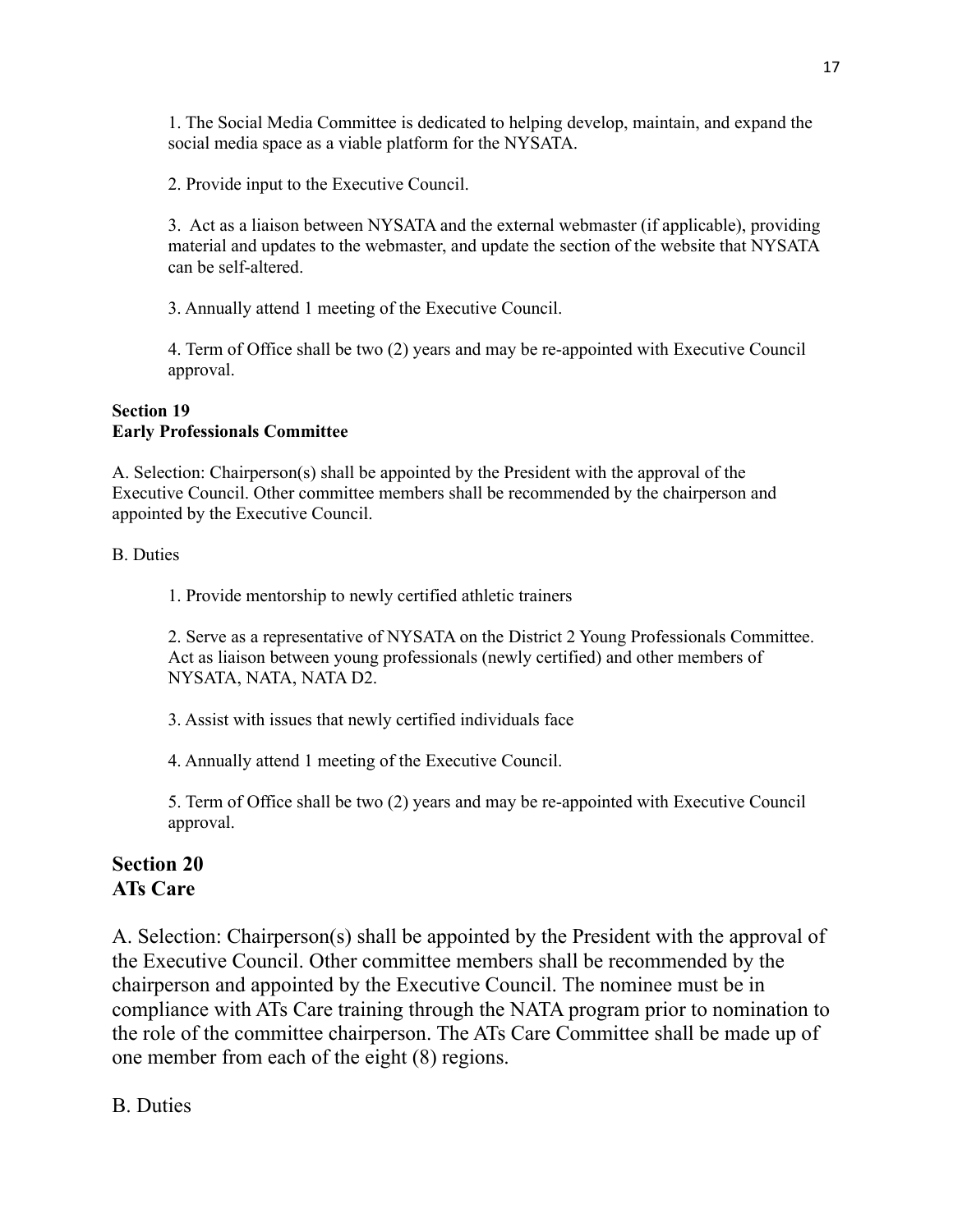1. Supporting, assisting and monitoring the emotional well being of athletic trainers/athletic training students who have experienced a critical incident (CI) as directed by the NATAATs Care committee.

2. Provide timely, confidential peer to peer support services to athletic trainers and athletic training students following a critical incident, or catastrophic event through supporting, assisting and monitoring the emotional well-being of the athletic trainer/athletic training student.

3. Disseminates information as appropriate and as necessary to the members of the executive council.

4. Acts as a representative of NYSATA and liaison to the ATs Care Committee at the NATA and District 2 levels.

5. Annually attend 1 meeting of the Executive Council.

6. Term of Office for NYS team lead shall be five (5) years with a three (3) year extension possible by the Executive Council.

7. Term of Office for committee members shall be three (3) years and may be reappointed with Executive Council approval.

# **Article XI AMENDMENTS**

Section 1. These Bylaws may be amended by a two-thirds  $(\frac{2}{3})$  majority vote of a quorum at any business meeting, provided that the proposed amendment appears as a printed agenda item. A quorum for a business meeting is considered to be a simple majority of the membership registered for the conference at which the state meeting is being held.

Section 2. The Bylaws may also be amended by a mail or electronic vote of two-thirds (⅔ major) of a quorum. A quorum for a mail vote shall be considered to be one fifth  $(\frac{1}{6}$  or 20%) of the voting membership.

Section 3. Technical corrections to the Bylaws may be made by a unanimous vote of the Executive Council. If the Bylaws are altered, amended or supplemented in this manner, the changes shall not become effective until 30 days after the membership has been advised of the changes.

**Article XII**